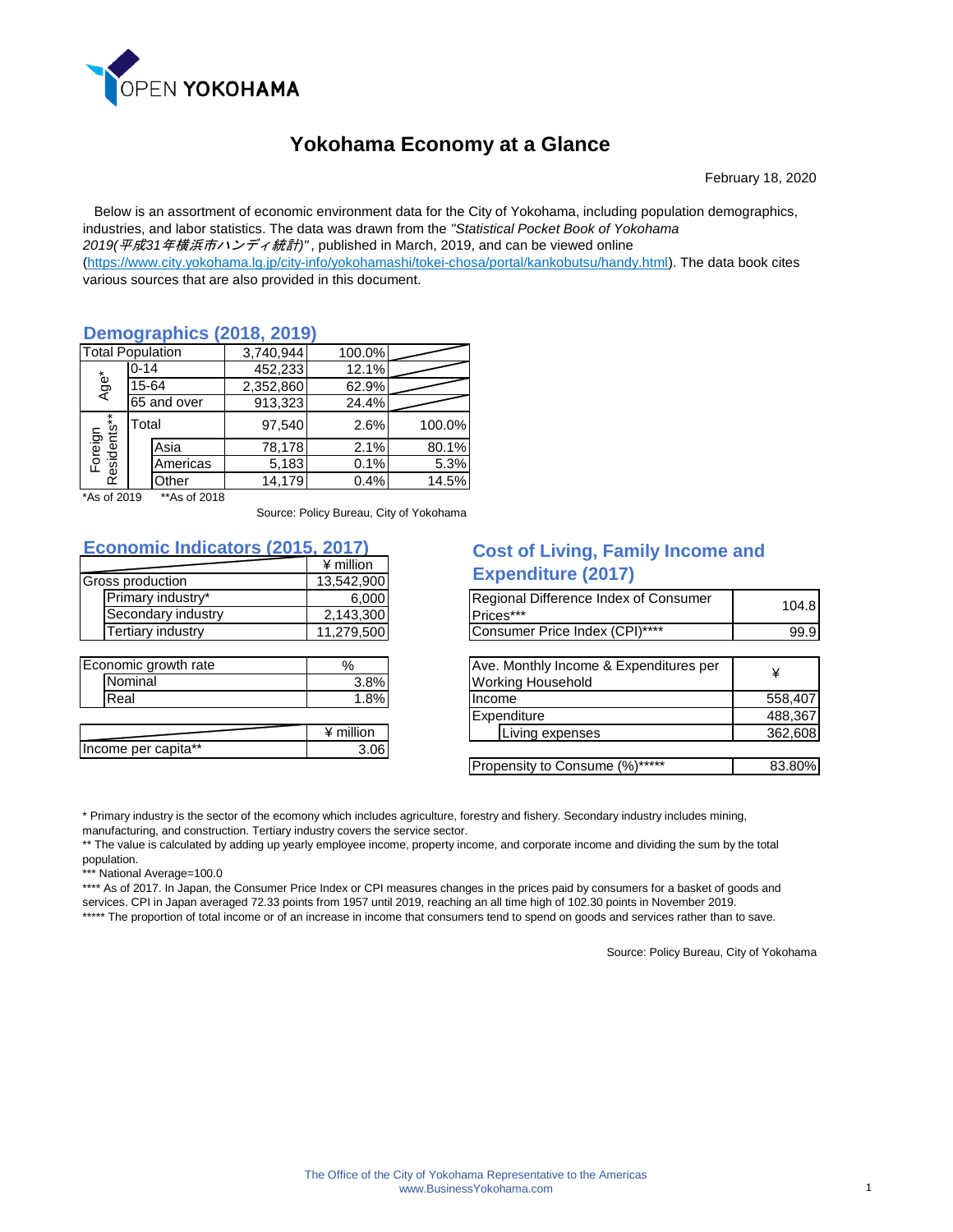

February 18, 2020

#### **Overview of Industries (2016)**

|            |                  |                                               | <b>Businesses</b> |        | Employees** |        |
|------------|------------------|-----------------------------------------------|-------------------|--------|-------------|--------|
|            |                  |                                               | Number            | $\%$   | Number      | $\%$   |
| Гоtal      |                  |                                               | 114,930           | 100.0% | 1,475,974   | 100.0% |
|            |                  | Wholesale & Retail                            | 26,784            | 23.3%  | 294,029     | 19.9%  |
|            |                  | Manufacturing                                 | 6,271             | 5.5%   | 131,338     | 8.9%   |
|            |                  | Construction                                  | 10,713            | 9.3%   | 89,498      | 6.1%   |
|            |                  | Transportation & Warehousing                  | 3,212             | 2.8%   | 90,846      | 6.2%   |
|            |                  | Information & Communications                  | 1,979             | 1.7%   | 65,952      | 4.5%   |
| <u>ဗ</u>   |                  | Real Estate & Rentals & Leasing               | 10,285            | 8.9%   | 51,368      | 3.5%   |
| ssificatio |                  | Finance & Insurance                           | 1,694             | 1.5%   | 33,663      | 2.3%   |
|            | <b>Utilities</b> |                                               | 49                | 0.0%   | 3,234       | 0.2%   |
|            |                  | Agriculture & Forestry                        | 163               | 0.1%   | 1,403       | 0.1%   |
| Ğ          |                  | Fishery                                       |                   |        |             |        |
|            |                  | Mining, Quarrying, Gravel Sampling            |                   |        |             |        |
| Industrial |                  | Services                                      | 53,780            | 46.8%  | 714,643     | 48.4%  |
|            |                  | Health Care & Social Assistance               | 12,151            | 10.6%  | 220,968     | 15.0%  |
|            |                  | <b>Accommodation &amp; Food Services</b>      | 14,426            | 12.6%  | 147,486     | 10.0%  |
|            |                  | Professional, Scientific & Technical Services | 6,116             | 5.3%   | 67,125      | 4.5%   |
|            |                  | Personal Care, Support, Arts & Entertainment  | 9,481             | 8.2%   | 62,414      | 4.2%   |
|            |                  | <b>Educational Services</b>                   | 4,549             | 4.0%   | 61,771      | 4.2%   |
|            |                  | Composite Services*                           | 379               | 0.3%   | 5,097       | 0.3%   |
|            |                  | Other Services (except Public Administration) | 6,678             | 5.8%   | 149,782     | 10.1%  |

\* "Composite services" refers to security, insurance, and other (e.g. consulting) services provided by regulated businesses, namely post offices and agricultural/industrial cooperatives.

\*\* "Employees" refers to those who work in the given area (e.g. City of Yokohama), including commuters residing elsewhere.

Source: Ministry of Internal Affairs and Communications, Japan

### **Wholesale & Retail Industry Statistics (2014)\***

|           |                                                   | <b>Businesses</b> | Employees | Sales of Goods |
|-----------|---------------------------------------------------|-------------------|-----------|----------------|
|           |                                                   | Number            | Number    | ¥ million      |
| Total     |                                                   | 18,925            | 203,816   | 85,796         |
| Wholesale |                                                   | 4,708             | 55,736    | 51,041         |
|           | Electrical Equipment, Appliances, &<br>Components | 464               | 9,121     | 8,067          |
|           | Drugs and toiletries                              | 219               | 4,664     | 7,421          |
|           | Food and bevarages                                | 442               | 4,447     | 5,900          |
| Retail    |                                                   | 14,217            | 148,080   | 34,756         |
|           | Department stores including supercenters          | 38                | 11,505    | 4,829          |
|           | Grocery stores                                    | 346               | 18,525    | 3,912          |
|           | Miscellaneous food and bevarage stores            | 2,286             | 26,640    | 3,609          |
|           | Automobile dealers                                | 874               | 8,354     | 3.556          |

\* The table shows a selection of major wholesale & retail subcategories.

Source: Ministry of Economy, Trade and Industry, Japan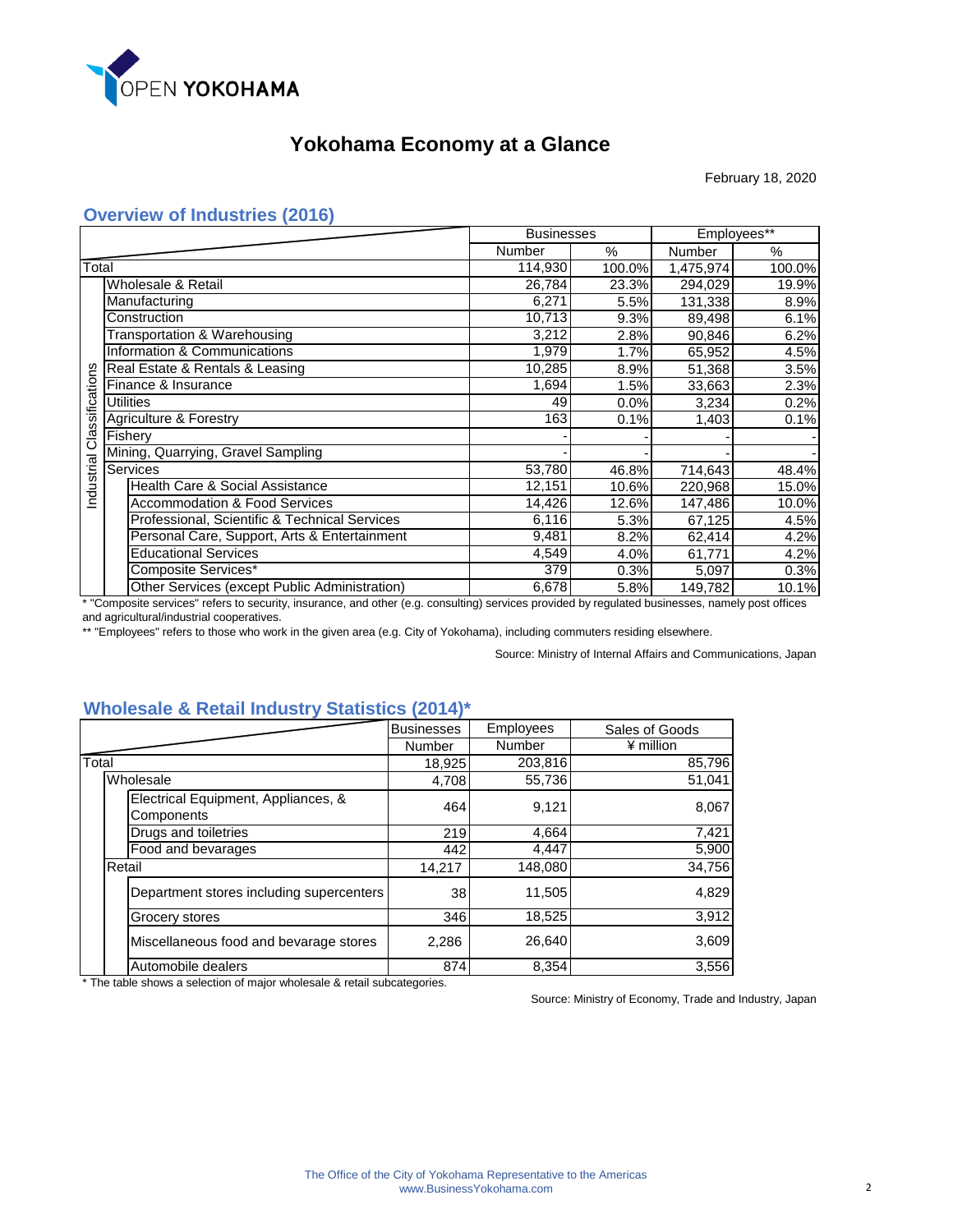

February 18, 2020

### **Manufacturing Industry Statistics (2017)\***

|       |                                                          | <b>Businesses</b> | Employees | <b>Shipped Product Value</b> |
|-------|----------------------------------------------------------|-------------------|-----------|------------------------------|
|       |                                                          | Number            | Number    | ¥ million                    |
| Total |                                                          | 2,345             | 88,058    | 3,714,270                    |
|       | Food                                                     | 188               | 15,482    | 538,362                      |
|       | <b>Transportation Equipment</b>                          | 152               | 13,487    | 498,029                      |
|       | <b>Fabricated Metal Products</b>                         | 403               | 7,483     | 157,068                      |
|       | Machinery, Production**                                  | 306               | 7,156     | 230,390                      |
|       | Machinery, General Purpose***                            | 143               | 7,165     | 287,021                      |
|       | Computer & Electronic Products                           | 51                | 4,325     | 234,728                      |
|       | <b>Electrical Equipment,</b><br>Appliances, & Components | 183               | 4,763     | 90,745                       |
|       | <b>Electronic Components</b>                             | 92                | 3,940     | 104,429                      |
|       | <b>Plastics Products</b>                                 | 127               | 3,239     | 64,789                       |
|       | <b>Printing &amp; Support Activities</b>                 | 144               | 3,087     | 50,215                       |
|       | Chemicals                                                | 71                | 2,694     | 105,138                      |
|       | <b>Nonmetallic Mineral Products</b>                      | 62                | 2,185     | 55,523                       |
|       | Paper                                                    | 46                | 1,958     | 67,844                       |
|       | Petroleum & Coal Products                                | 19                | 1,203     | 879,809                      |
|       | Iron & Steel Production &<br>Processing                  | 29                | 711       | 55,010                       |

\* The table shows a selection of major manufacturing subcategories.

\*\*Production Machinery includes: machinery for Industrial, Agriculture, Construction, Mining, and Metalworking purposes.

\*\*\* General Purpose Machinery includes: machinery for "Ventilation, Heating, Air-Conditioning, and Commercial Refrigeration" and "Engine,

Turbine, and Power Transmission Equipment", as well as those under "Other General Purpose Machinery" in NAICS.

Source: Ministry of Economy, Trade and Industry, Japan